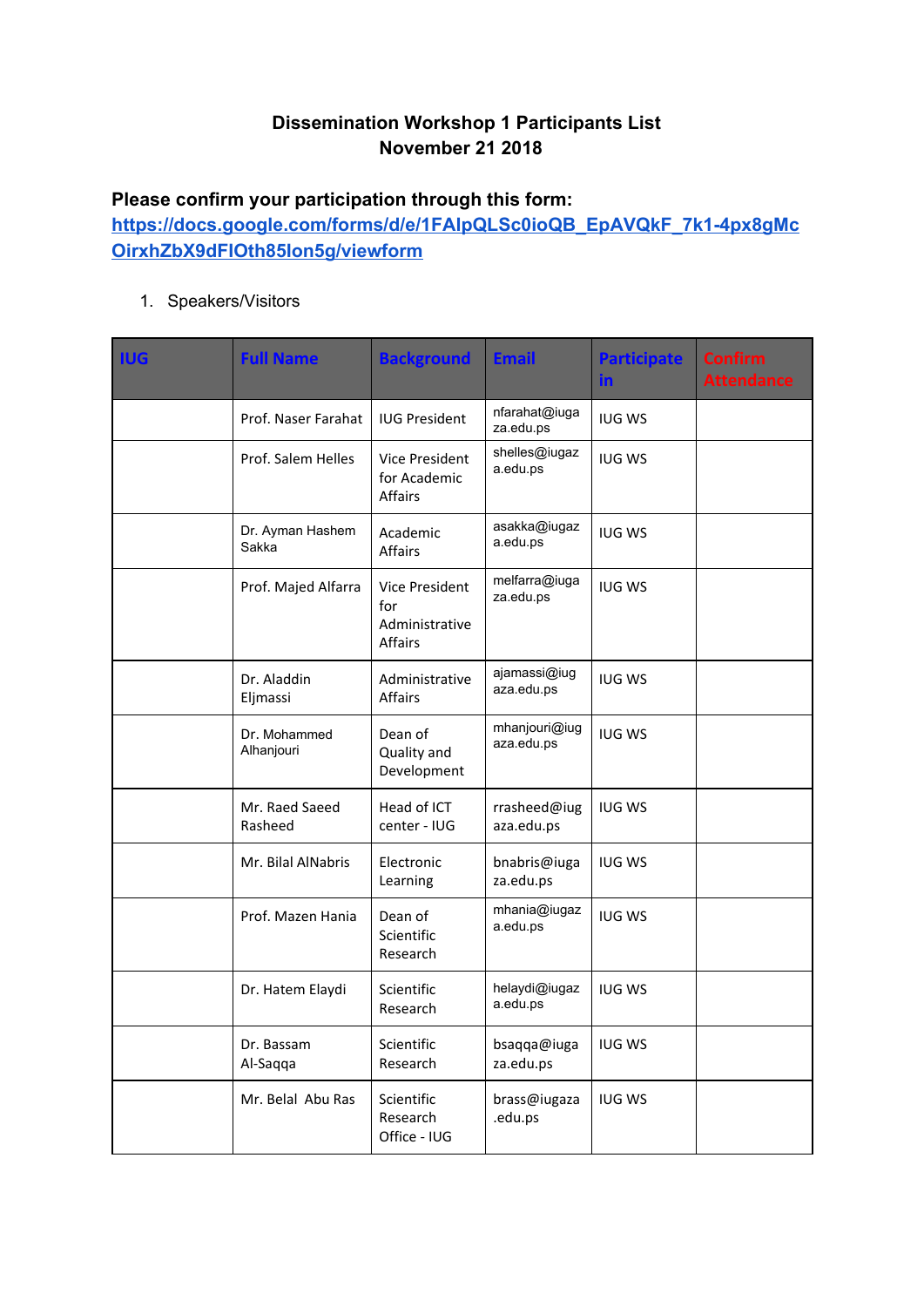| Dr. Mamdouh<br>Khader Ferwana  | Library - IUG              | mferwana@i<br>ugaza.edu.ps       | <b>IUG WS</b> |  |
|--------------------------------|----------------------------|----------------------------------|---------------|--|
| Eng. Ahmad Z.<br>Hania         | Library - IUG              | ahmadhania<br>@iugaza.edu.<br>ps | <b>IUG WS</b> |  |
| Prof. Rebhi Barka              | Dean FIT - IUG             | rbaraka@iuga<br>za.edu.ps        | <b>IUG WS</b> |  |
| Prof. Alaa Alhalees            | $FIT - IUG$                | ahalees@iuga<br>za.edu.ps        | <b>IUG WS</b> |  |
| Prof. Tawfiq<br>Barhoom        | $FIT - IUG$                | tbarhoom@iu<br>gaza.edu.ps       | <b>IUG WS</b> |  |
| Dr. Iyad Alagha                | ROMOR Team -<br><b>IUG</b> | ialagha@iuga<br>za.edu.ps        | <b>IUG WS</b> |  |
| Dr. Abdelkareem<br>M. Alashgar | $FIT - IUG$                | aashgar@iuga<br>za.edu.ps        | <b>IUG WS</b> |  |
| Dr. Eyad Husni<br>El-Shami     | $FIT - IUG$                | eshami@iuga<br>za.edu.ps         | <b>IUG WS</b> |  |
| Dr. Basem Alejla               | $FIT - IUG$                | balijla@iugaz<br>a.edu.ps        | <b>IUG WS</b> |  |
| Dr. Ashraf Maghari             | $FIT - IUG$                | amaghari@iu<br>gaza.edu.ps       | <b>IUG WS</b> |  |
| Dr. Wael Alsarraj              | FIT - IUG                  | wsarraj@iuga<br>za.edu.ps        | <b>IUG WS</b> |  |
| Dr. Motaz Saad                 | FIT - IUG                  | msaad@iugaz<br>a.edu.ps          | <b>IUG WS</b> |  |
| Eng. Ehab Murtaga              | FIT - IUG                  | emortaja@iuga<br>za.edu.ps       | <b>IUG WS</b> |  |
| Mrs. Lamiya<br>Alsaedi         | FIT - IUG                  | lalsaedi@iuga<br>za.edu.ps       | <b>IUG WS</b> |  |
| Mr. Ramy Skaik                 | FIT - IUG                  | roskaik@iuga<br>za.edu.ps        | <b>IUG WS</b> |  |
| Mr. Mohammed I.<br>Alasttal    | FIT - IUG                  | mastal@iugaz<br>a.edu.ps         | <b>IUG WS</b> |  |
| Dr. Mahran H.<br>Albayed       | FIT - IUG                  | mbayed@iug<br>aza.edu.ps         | <b>IUG WS</b> |  |
| Mr. Salem G.<br>El-Yazgy       | FIT - IUG                  | syazgy@iugaz<br>a.edu.ps         | <b>IUG WS</b> |  |
| Mr. Arafat                     | FIT - IUG                  | aabujrai@iug                     | <b>IUG WS</b> |  |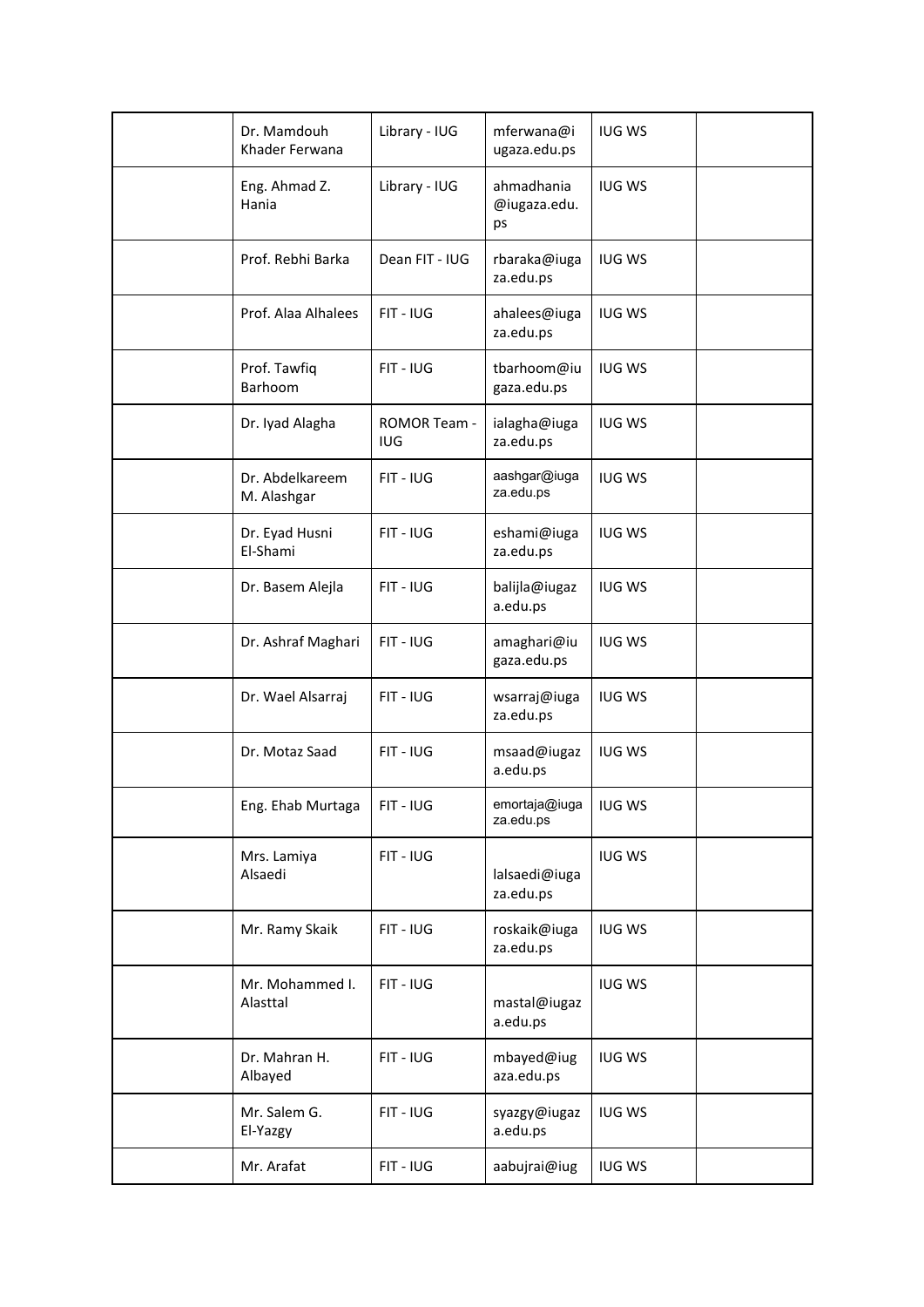| Mohammed<br>Abu-Jrai         |                                   | aza.edu.ps                          |               |  |
|------------------------------|-----------------------------------|-------------------------------------|---------------|--|
| Mr. Khaled Waleed<br>Jaber   | FIT - IUG                         | khjaber@iuga<br>za.edu.ps           | <b>IUG WS</b> |  |
| Mr. Ahmed W.<br>Al-Skafi     | FIT - IUG                         | askafi@iugaz<br>a.edu.ps            | <b>IUG WS</b> |  |
| Dr. Rawia<br>Awadallah       | <b>ROMOR Team -</b><br><b>IUG</b> | rradi@iugaza.<br>edu.ps             | <b>IUG WS</b> |  |
| Mohammed S.<br>Abu-Shgair    |                                   | mshgair@iug<br>aza.edu.ps           | <b>IUG WS</b> |  |
| Mohammed M.<br>Kollab        |                                   | Kollab<br>mkollab@iug<br>aza.edu.ps | <b>IUG WS</b> |  |
| Abdel Karim H.<br>Mohsen     |                                   | Mohsen<br>amohsen@iu<br>gaza.edu.ps | <b>IUG WS</b> |  |
| Asad Yusef Asad              |                                   | aasad@iugaz<br>a.edu.ps             | <b>IUG WS</b> |  |
| Hisham K. Madi               |                                   | hmadi@iugaz<br>a.edu.ps             | <b>IUG WS</b> |  |
| Adnan I. Al-Hindi            |                                   | ahindi@iugaz<br>a.edu.ps            | <b>IUG WS</b> |  |
| Salman N. El-Daya            |                                   | sdaya@iugaz<br>a.edu.ps             | <b>IUG WS</b> |  |
| Mohammad I.<br>Migdad        |                                   | mmigdad@iu<br>gaza.edu.ps           | <b>IUG WS</b> |  |
| Fadel N. Naim                |                                   | fnaim@iugaz<br>a.edu.ps             | <b>IUG WS</b> |  |
| Raed A. Salha                |                                   | msalha@iuga<br>za.edu.ps            | <b>IUG WS</b> |  |
| Riyad M. Qasem               |                                   | rqasem@iuga<br>za.edu.ps            | <b>IUG WS</b> |  |
| Yousef I. Al-Jeesh           |                                   | yjeesh@iugaz<br>a.edu.ps            | <b>IUG WS</b> |  |
| Sofyan Taya                  |                                   | staya@iugaza<br>.edu.ps             | <b>IUG WS</b> |  |
| Prof. Abdelraouf<br>Elmanama |                                   | elmanama@i<br>ugaza.edu.ps          | <b>IUG WS</b> |  |
| Prof. Samir Afifi            | ROMOR Team -<br><b>IUG</b>        | safifi@iugaza.<br>edu.ps            | <b>IUG WS</b> |  |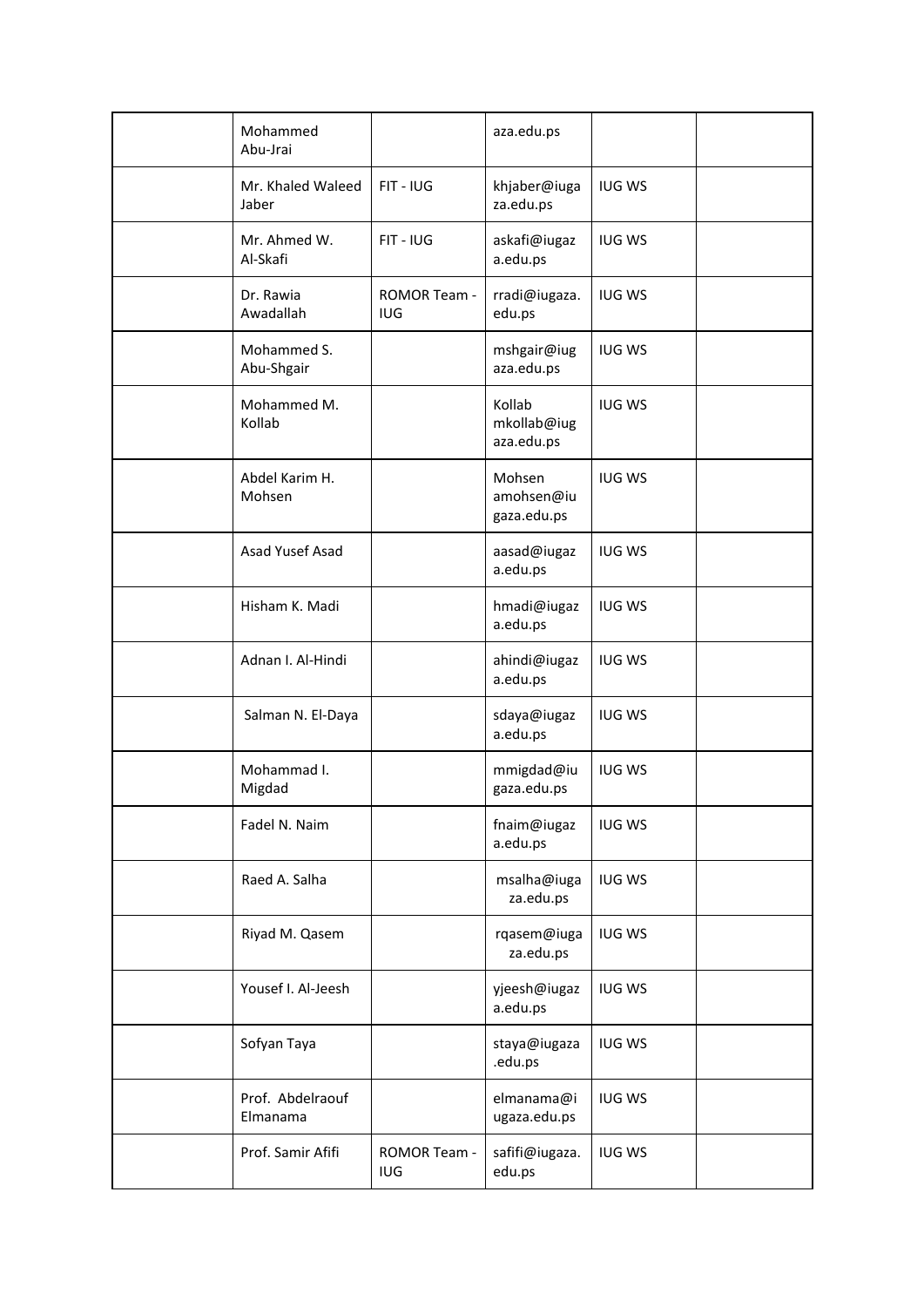| Al Aqsa<br>University                             | Thanaa Nasman                                                 | PALICO-Library            | Thanaa_1971<br>@hotmail.co<br>m;                             | <b>IUG WS</b> |  |
|---------------------------------------------------|---------------------------------------------------------------|---------------------------|--------------------------------------------------------------|---------------|--|
| Al Azhar<br>University                            | Rami Al Hindawi                                               | PALICO-Library            | library@alazh<br>ar.edu.ps;<br>r.hindawi@al<br>azhar.edu.ps; | <b>IUG WS</b> |  |
| Gaza University<br>(Gaza Women<br>University)     | Mr. Nael Y. Khuder                                            | PALICO-Library            | library@gu.e<br>du.ps;                                       | <b>IUG WS</b> |  |
| University of<br>Palestine                        | <b>Mariam Jabber</b><br>Abu Dahroj                            | PALICO-Library            | library@up.e<br>du.ps;<br>m.dahroj@up<br>.edu.ps;            | <b>IUG WS</b> |  |
| AlQuds Open<br>University                         | Dr. Abed El<br>Rahman Barakeh                                 | AlQuds Open<br>University | abarakeh@go<br>u.edu                                         | <b>IUG WS</b> |  |
| رئيس الكلية<br>  الجامعية للعلوم<br>التطبيقية     | حضر ة الأستاذ<br>الدكتور / رفعت رستم                          | <b>UCAS</b>               | Info@ucas.<br>edu.ps                                         | <b>IUG WS</b> |  |
| حضرة الأستاذ          رئيس جامعة الأز هر<br>بغز ة | الدكتور / هاني نجم ﴿                                          |                           | presidentoffi<br>ce@alazhar<br><u>-gaza.edu</u>              | <b>IUG WS</b> |  |
| رئيس جامعة<br>  الأقصى                            | حضر ة الدكتور / كمال<br>العبد الشرافي                         |                           | <u>alaqsau@al</u><br>agsau.com                               | <b>IUG WS</b> |  |
| رئيس جامعة غز ة                                   | حضر ة الأستاذ<br>الدكتور / عبد الجليل<br>صرصور                |                           | info@gwu.e<br>$du$ .ps                                       | <b>IUG WS</b> |  |
| رئيس جامعة<br>فلسطين                              | حضرة الدكتور/سالم<br>صباح                                     |                           | info@up.edu.p   IUG WS<br><u>s</u>                           |               |  |
| ا نائب رئيس جامعة                                 | حضر ة الأستاذ<br>الدكتور / جهاد البطش   القدس المفتوحة        |                           | $\text{gaza\_vp}(a)q$<br>ou.edu                              | <b>IUG WS</b> |  |
|                                                   | حضرة الدكتور / عدنان  درئيس جامعة<br>إبراهيم الحجار   الإسراء |                           | info@israa.<br>edu.ps                                        | <b>IUG WS</b> |  |
| جامعة الأمة                                       | حضر ة الدكتور / ر أفت   القائم بأعمال رئيس<br>الهور           |                           | info@uou.e<br><u>du.ps</u>                                   | <b>IUG WS</b> |  |
| عميد البحث العلمي<br>والدر اسات العليا            | الأستاذ الدكتور عبد حامعة فلسطين<br>الكريم المدهون            |                           | abed.madhoun<br>@gmail.com                                   | <b>IUG WS</b> |  |
| عميد البحث العلمي                                 | الأستاذ الدكتور محمود جامعة الازهر<br>سرداح                   |                           | sirdah@alazhar.<br>edu.ps                                    | <b>IUG WS</b> |  |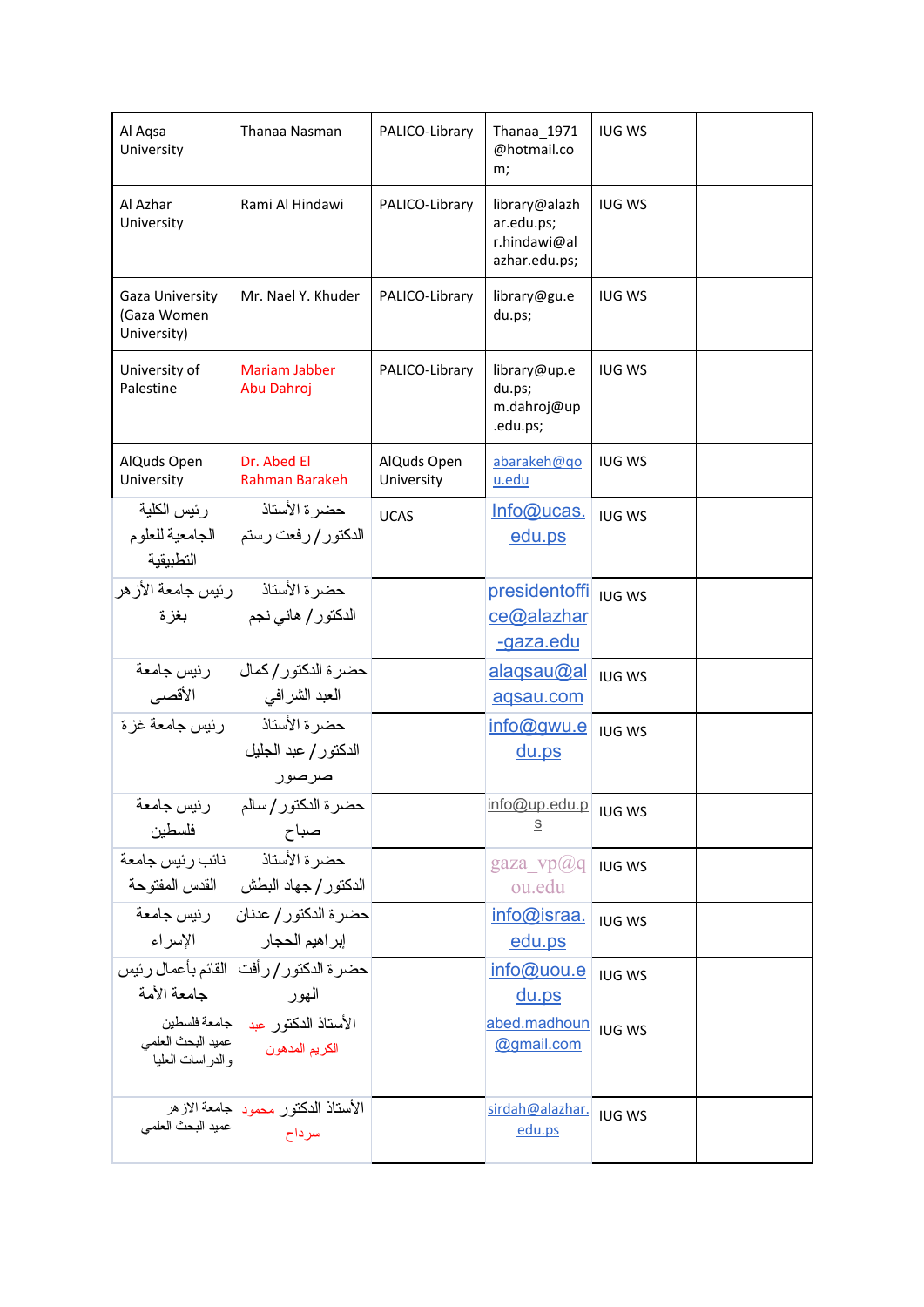|                                               | الأستاذ الدكتور محمد  جامعة الاقصى |                         | mi.salman@al    | <b>IUG WS</b>      |                   |
|-----------------------------------------------|------------------------------------|-------------------------|-----------------|--------------------|-------------------|
| نائب الرئيس البحث<br>العلمي والدر اسات العليا | سلمان                              |                         | agsa.edu.ps     |                    |                   |
|                                               |                                    |                         |                 |                    |                   |
|                                               |                                    |                         | info@israa.edu. |                    |                   |
| مدير دائرة البحث                              |                                    |                         | DS              | <b>IUG WS</b>      |                   |
| العلمى                                        |                                    |                         |                 |                    |                   |
|                                               |                                    |                         |                 |                    |                   |
|                                               |                                    |                         |                 |                    |                   |
| <b>BZU</b>                                    | <b>Full Name</b>                   | <b>Background</b>       | <b>Email</b>    | <b>Participate</b> | <b>Confirm</b>    |
|                                               |                                    |                         |                 | in                 | <b>Attendance</b> |
|                                               | Mr. Asad Tom                       | IT/Library/Fada         | ASADT@birze     | <b>BZU WS</b>      |                   |
|                                               |                                    | Team                    | it.edu          |                    |                   |
|                                               | Ms. Ala'a Turk                     |                         | aalturk@birze   | <b>BZU WS</b>      |                   |
|                                               |                                    | IT/Library/Fada<br>Team | it.edu          |                    |                   |
|                                               | Ms. Suhaila                        | Library/Fada            | SABUGDEB@       | <b>BZU WS</b>      |                   |
|                                               | AbuGdeib                           | Team                    | birzeit.edu     |                    |                   |
|                                               | Mr. Jamal Austa                    | Meta                    | Jaustah@birz    | <b>BZU WS</b>      |                   |
|                                               |                                    | Data/Library/F          | eit.edu         |                    |                   |
|                                               |                                    | ada Team                |                 |                    |                   |
|                                               | Mr. Mahmoud                        | IT/Library/Fada         | MMURRAR@        | <b>BZU WS</b>      |                   |
|                                               | Murrar                             | Team                    | birzeit.edu     |                    |                   |
|                                               | Mr. Raed Hindaileh                 | IT/Computing            | rhindaileh@bi   | <b>BZU WS</b>      |                   |
|                                               |                                    | Services                | rzeit.edu       |                    |                   |
|                                               | Prof. Talal                        | ROMOR Team -            | DEAN.GS@bir     | <b>BZU WS</b>      |                   |
|                                               | Shahwan                            | <b>BZU</b>              | zeit.edu        |                    |                   |
|                                               | Prof. Adnan Yahya                  | ROMOR Team -            | YAHYA@birze     | <b>BZU WS</b>      |                   |
|                                               |                                    | <b>BZU</b>              | it.edu          |                    |                   |
|                                               | Ms. Diana Sayej                    | ROMOR Team -            | DSAYEJ@birz     | <b>BZU WS</b>      |                   |
|                                               |                                    | <b>BZU</b>              | eit.edu         |                    |                   |
|                                               | Dr. Wael                           | Faculty                 | HWAEL@birz      | <b>BZUWS</b>       |                   |
|                                               | Hashlamoun                         | Member                  | eit.edu         |                    |                   |
|                                               | Lina AlJundi                       | Assistant               | ljundi@birzeit  | <b>BZU WS</b>      |                   |
|                                               |                                    |                         | .edu            |                    | $\sqrt$           |
|                                               | Dr Amir Khalil                     | International           | amkhalil@bir    | <b>BZU WS</b>      |                   |
|                                               |                                    | Office                  | zeit.edu        |                    |                   |
|                                               | Mr. Abdul Ruhman                   | IT/Library              | hamarshe@bi     | <b>BZU WS</b>      |                   |
|                                               | Hamarsheh                          |                         | rzeit.edu       |                    |                   |
|                                               | Ms. Samar Yasser                   | Employ                  | syasser@birz    | <b>BZU WS</b>      |                   |
|                                               |                                    | staff/library           | eit.edu         |                    |                   |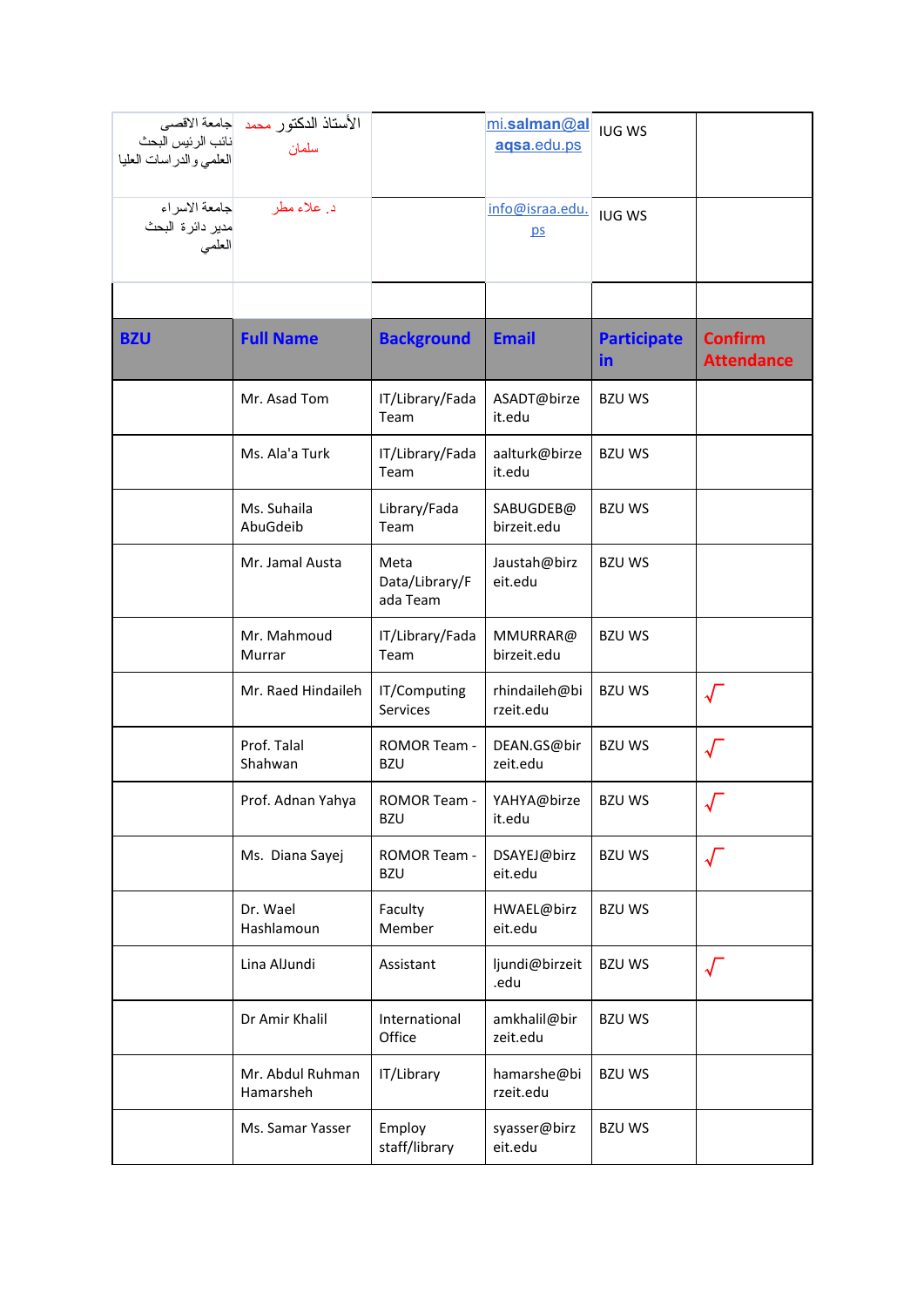|     | Mr. Tareq<br>Daghamin                 | IT/computer<br>center                                                                                                             | tdaghamin@<br>birzeit.edu | <b>BZU WS</b>             |                                     |
|-----|---------------------------------------|-----------------------------------------------------------------------------------------------------------------------------------|---------------------------|---------------------------|-------------------------------------|
|     | Dr. Marwan<br>Aloqeili                | Faculty<br>Member                                                                                                                 | maloqeili@bir<br>zeit.edu | <b>BZU WS</b>             |                                     |
|     | Ahmad Abed                            |                                                                                                                                   | aabed@birzei<br>t.edu     | <b>BZU WS</b>             |                                     |
|     |                                       |                                                                                                                                   |                           | <b>BZU WS</b>             |                                     |
| QOU | <b>Full Name</b>                      | <b>Background</b>                                                                                                                 | <b>Email</b>              | <b>Participate</b><br>in. | <b>Confirm</b><br><b>Attendance</b> |
|     | Salameh<br>Muhammad Ali<br>Qarariyyeh | Librarian &<br>Management<br>Information<br>Systems                                                                               | sqarariyyeh@<br>qou.edu   | <b>BZU WS</b>             |                                     |
|     | Kamil Ghaleb Zaid                     | Computer<br>Information<br>Systems:<br>Scientific<br>Research                                                                     | kzaid@qou.e<br>du         | <b>BZU WS</b>             |                                     |
|     | Mohammed<br>Daghamin                  | <b>Business</b><br>Administration<br>: Scientific<br>Research                                                                     | Mdagmeen@<br>qou.edu      | <b>BZU WS</b>             |                                     |
|     | Lamees Basem<br>SHALASH               | Computer<br>Science<br>&<br>Math<br>Education<br>Specialist in<br><b>D</b> space<br>Management<br>and<br>instructional<br>design. | Ishalash@qou<br>.edu      | <b>BZU WS</b>             |                                     |
|     | Baha MG. THABET                       | Computer<br>Science,<br>Specialist in<br><b>Digital Content</b><br>and SMART<br>Learning                                          | bthabet@qou<br>.edu       | <b>BZU WS</b>             |                                     |
|     | Yousef Saleh<br>Abuzir                | Computer<br>Engineering                                                                                                           | yabuzir@qou.<br>edu       | <b>BZU WS</b>             |                                     |
|     | Saba Zuhair<br><b>FARHANEH</b>        | Computer<br>Science,<br>Applied<br>Statistics,                                                                                    | sfarhaneh@q<br>ou.edu     | <b>BZU WS</b>             |                                     |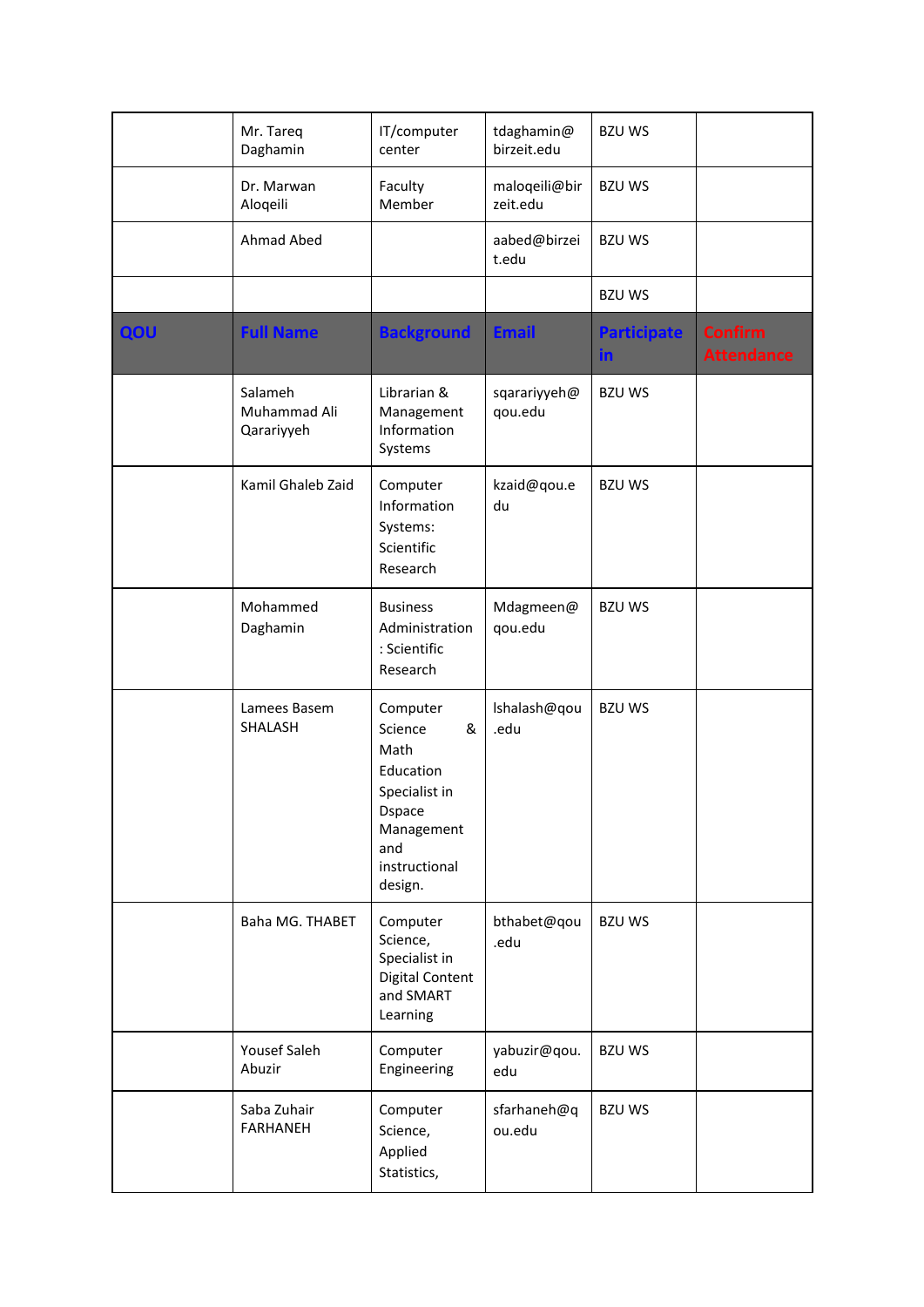|                   |                                          | Specialist in<br>the research<br>data analysis<br>and<br>instructional<br>design. |                           |                           |                                     |
|-------------------|------------------------------------------|-----------------------------------------------------------------------------------|---------------------------|---------------------------|-------------------------------------|
|                   | Jaser Mohammed<br>Said Khalil            | Socio-<br>Economic<br>Planning &<br>Economic<br>Policy                            | jkhalil@qou.e<br>du       | <b>BZU WS</b>             |                                     |
|                   | Bassam Abed El<br>Rahman Hussie<br>Tork  | Computer<br>Science: ICT<br>Center                                                | btork@qou.e<br>du         | <b>BZU WS</b>             |                                     |
|                   | Husni Mohammed<br>Abed El Kareem<br>Awad | Scientific<br>Research                                                            | hawad@qou.<br>edu         | <b>BZU WS</b>             |                                     |
|                   | Alaa' Al Deen<br>Jawdat Mahmoud          | Computer<br>Science: ICT<br>Center                                                | amahmoud@<br>qou.edu      | <b>BZU WS</b>             |                                     |
|                   | Thabit Sabbah                            |                                                                                   |                           | <b>BZUWS</b>              |                                     |
|                   | Jad Freig                                |                                                                                   | jfreig@qou.e<br>du        | <b>BZU WS</b>             |                                     |
|                   | Wasim Nathif                             |                                                                                   |                           | <b>BZU WS</b>             |                                     |
| <b>PTUK (KAD)</b> | <b>Full Name</b>                         | <b>Background</b>                                                                 | <b>Email</b>              | <b>Participate</b><br>in. | <b>Confirm</b><br><b>Attendance</b> |
|                   | Nael Salman                              | ROMOR Team -<br><b>PTUK</b>                                                       | n.salman@pt<br>uk.edu.ps  | <b>BZU WS</b>             |                                     |
|                   | Samer Alsadi                             | ROMOR Team -<br><b>PTUK</b>                                                       | s.alsadi@ptuk<br>.edu.ps  | <b>BZU WS</b>             |                                     |
|                   | Basim Alsayid                            | ROMOR Team -<br><b>PTUK</b>                                                       | b.alsayid@pt<br>uk.edu.ps | <b>BZU WS</b>             |                                     |
|                   | Arafat Zaidan                            | ROMOR Team -<br><b>PTUK</b>                                                       | a.zidan@ptuk<br>.edu.ps   | <b>BZU WS</b>             |                                     |
|                   | <b>Mutamed Khatib</b>                    | ROMOR Team -<br><b>PTUK</b>                                                       | m.khatib@pt<br>uk.edu.ps  | <b>BZU WS</b>             |                                     |
|                   | Diana Karso                              | Library - PTUK                                                                    | d.karso@ptuk<br>.edu.ps   | <b>BZU WS</b>             |                                     |
|                   | Fadi Ismail                              | Computer<br>Center - PTUK                                                         | fadi@ptuk.ed<br>u.ps      | <b>BZU WS</b>             |                                     |
|                   | Saed Radwan                              | E-learning                                                                        | s.radwan@pt               | <b>BZU WS</b>             |                                     |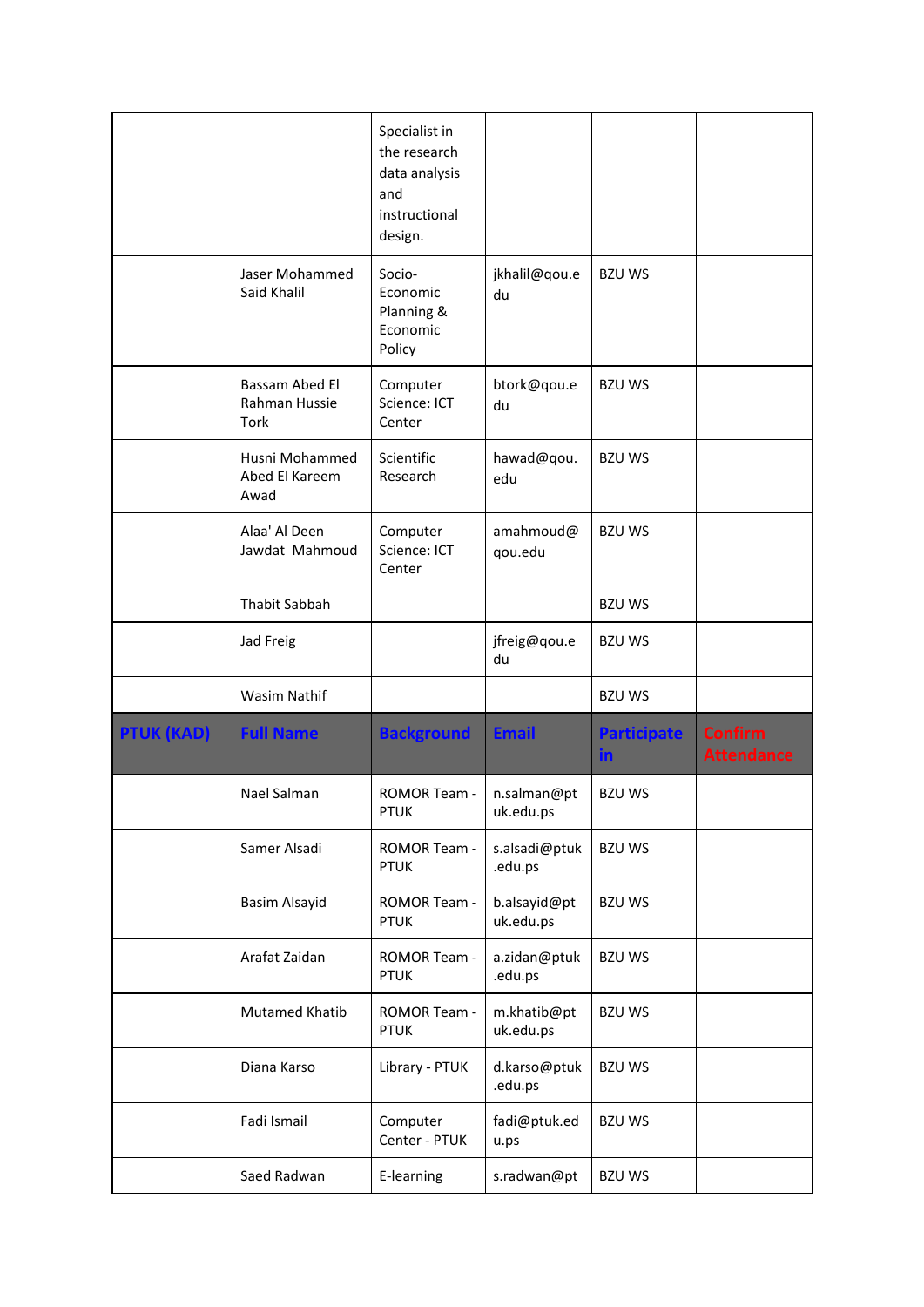|                 |                     | Center - PTUK                              | uk.edu.ps                           |                     |                                     |
|-----------------|---------------------|--------------------------------------------|-------------------------------------|---------------------|-------------------------------------|
|                 | Rana Samara         | Scientific<br>Research Dean<br>- PTUK      | r.samara@pt<br>uk.edu.ps            | <b>BZU WS</b>       |                                     |
|                 | Hadi Khalilia       | E-Learning<br>Center - PTUK                | h.khalilia@pt<br>uk.edu.ps          | <b>BZU WS</b>       |                                     |
|                 | Thaer Hwiety        | Computer<br>center _ PTUK                  | thaer@ptuk.e<br>du.ps               | <b>BZU WS</b>       |                                     |
|                 | Mohamed Isifan      | Computer<br>center - PTUK                  | misifan@ptuk<br>.edu.ps             | <b>BZU WS</b>       |                                     |
|                 | Aqel Tubasi         | Computer<br>Center - PTUK                  | a.tubasi@ptu<br>k.edu.ps            | <b>BZU WS</b>       |                                     |
|                 | Abeer Saed          | Library - PTUK                             | abeer-saed@<br>ptuk.edu.ps          | <b>BZU WS</b>       |                                     |
|                 |                     |                                            |                                     | <b>BZU WS</b>       |                                     |
|                 |                     |                                            |                                     | <b>BZU WS</b>       |                                     |
| <b>Ministry</b> | <b>Full Name</b>    | <b>Background</b>                          | <b>Email</b>                        | -Participat<br>e in | <b>Confirm</b><br><b>Attendance</b> |
|                 |                     |                                            |                                     |                     |                                     |
|                 | Dr Waleed Sweileh   | MoHE-AQAC                                  | waleedsweileh<br>@najah.edu         | <b>BZU WS</b>       |                                     |
|                 | Dr. Ahmad<br>Othman | MoHE-<br>Scientific<br>Research<br>Council | ahmad.othma<br>n@moe.pna.<br>ps     | <b>BZU WS</b>       |                                     |
|                 | Dr. Ihab Qubbaj     | MoHE-<br>Scientific<br>Research<br>Council | ihab.qubbaj@<br>mohe.gov.ps         | <b>BZU WS</b>       |                                     |
|                 | Dr. Basri Saleh     | MoHE-<br>Scientific<br>Research<br>Council | basrimoe@g<br>mail.com              | <b>BZU WS</b>       |                                     |
|                 | Monther Salahat     | MoHE                                       | Monther_sala<br>hat@hotmail.<br>com | <b>BZU WS</b>       |                                     |
|                 | Mohammad Kaied      | MoHE                                       | mohammad.k<br>aied@gmail.c<br>om    | <b>BZU WS</b>       |                                     |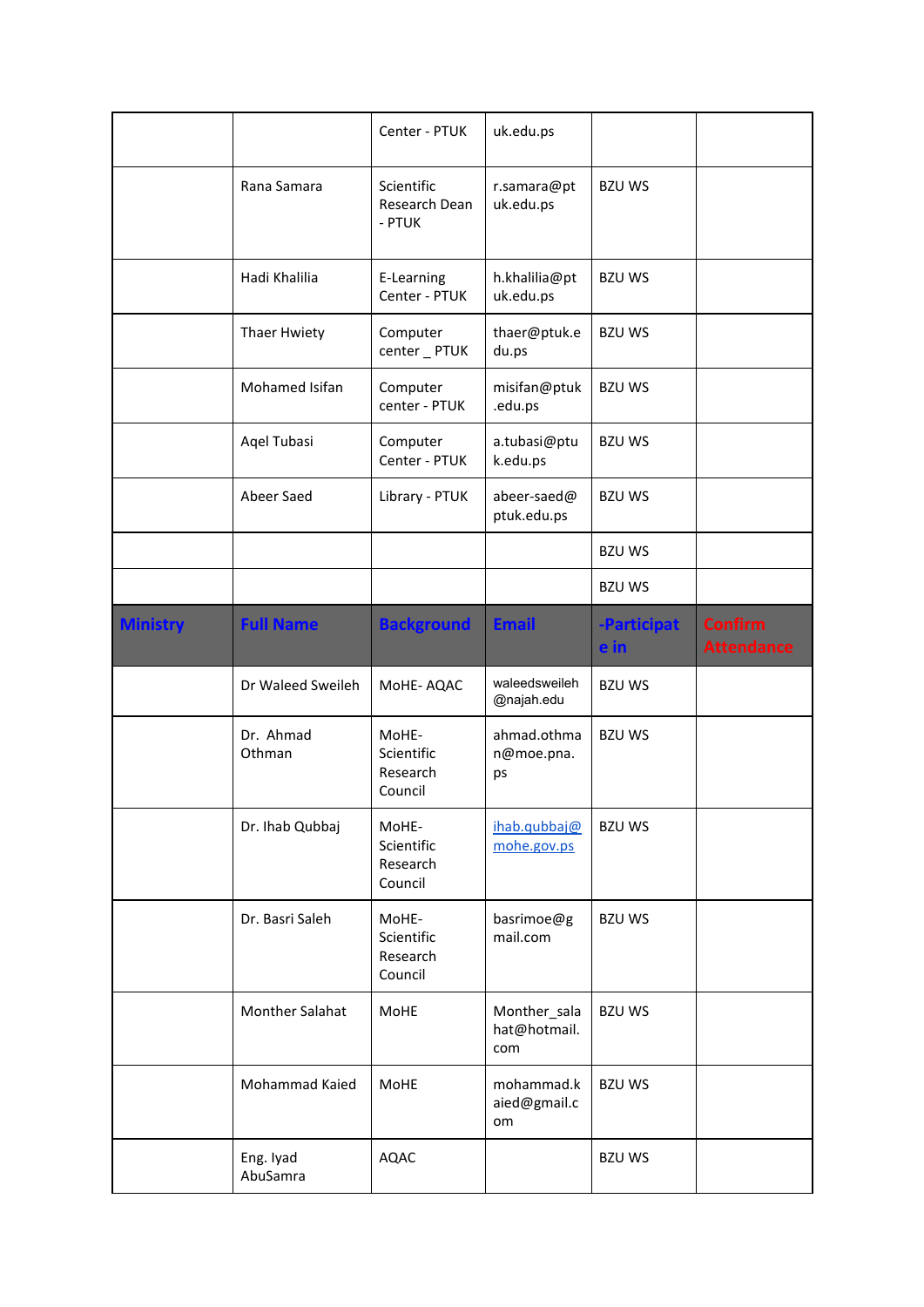|                                                    | Fidaa Khaireldeen                  | <b>AQAC</b>       | fkhaireddin@<br>mohe.gov.ps                                                                   | <b>BZU WS</b> |                                     |
|----------------------------------------------------|------------------------------------|-------------------|-----------------------------------------------------------------------------------------------|---------------|-------------------------------------|
|                                                    | Dr. Moammer<br>Ishtaiwi            | <b>AQAC</b>       | moammer_is<br>h@yahoo.co<br>m                                                                 | <b>BZU WS</b> |                                     |
| <b>PALICO</b>                                      | <b>Full Name</b>                   | <b>Background</b> | <b>Email</b>                                                                                  |               | <b>Confirm</b><br><b>Attendance</b> |
| Al Aqsa<br>University                              | Thanaa Nasman                      | Library           | Thanaa 1971<br>@hotmail.co<br>m;                                                              | <b>IUG WS</b> |                                     |
| Al Azhar<br>University                             | Rami Al Hindawi                    | Library           | library@alazh<br>ar.edu.ps;<br>r.hindawi@al<br>azhar.edu.ps;                                  | <b>IUG WS</b> |                                     |
| Gaza University<br>(Gaza Women<br>University)      | Mr. Nael Y. Khuder                 | Library           | library@gu.e<br>du.ps;                                                                        | <b>IUG WS</b> |                                     |
| Palestinian<br>Polytechnic<br>University           | Mohammad<br>AbuHamdieh             | Library           | Mohammadh<br>@ppu.edu;                                                                        | <b>BZU WS</b> |                                     |
| University of<br>Palestine                         | <b>Mariam Jabber</b><br>Abu Dahroj | Library           | library@up.e<br>du.ps;<br>m.dahroj@up<br>.edu.ps;                                             | <b>IUG WS</b> |                                     |
| Al Istiqlal<br>University                          | Maha Ahmad<br>Yahya                | Library           | maha_yahya<br>@hotmail.co<br>m;                                                               | <b>BZU WS</b> |                                     |
| Al Najah<br>University                             | Hani Jaber                         | Library           | hanij@najah.<br>edu;                                                                          | <b>BZU WS</b> |                                     |
| Al Quds<br>University                              | <b>Maher Dajani</b>                | Library           | mdajani@libr<br>ary.alquds.ed<br>u;                                                           | <b>BZU WS</b> |                                     |
| Arab-American<br>University                        | <b>Hasan Alsaid</b>                | Library           | h-alsaid@aau<br>j.edu;                                                                        | <b>BZU WS</b> |                                     |
| Bethlehem<br>University                            | Mike Hazboun                       | Library           | mhazboun@b<br>ethlehem.edu<br>;<br>$% \left( \left\langle \cdot ,\cdot \right\rangle \right)$ | <b>BZU WS</b> |                                     |
| College of<br>Al-Ahliya<br>Palestine<br>University | Ibrahim Abu Al<br>Wafa             | Library           | ibrahim@pal<br>univ.edu.ps;                                                                   | <b>BZU WS</b> |                                     |
| Hebron<br>University                               | Salah Eddin Abu<br>Isneineh        | Library           | salaha@hebr<br>on.edu;                                                                        | <b>BZU WS</b> |                                     |